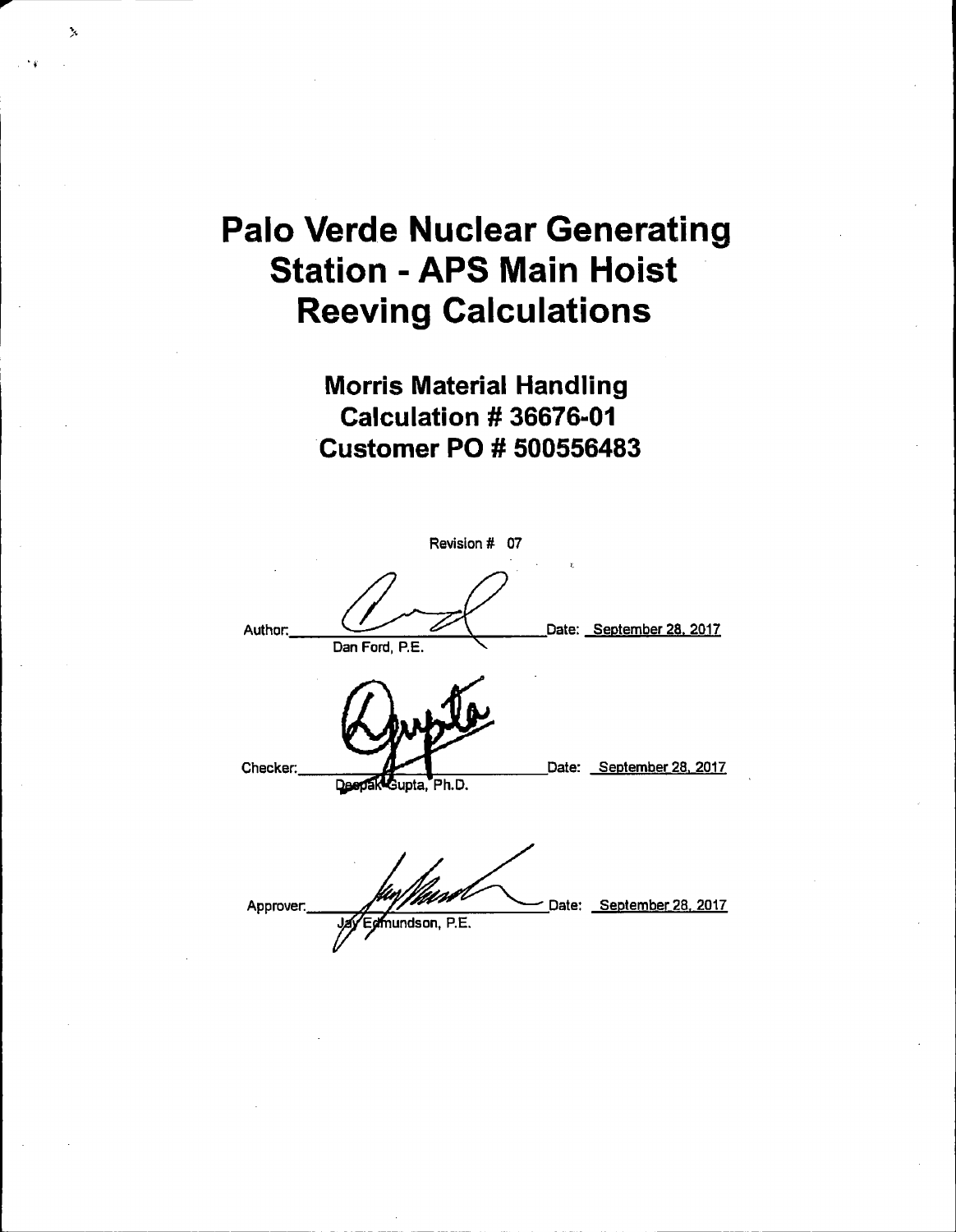## **REVISION PAGE**

 $\geq$ 

تور

| Revision                | <b>Description of Revision</b>                              | Date of Revision   |
|-------------------------|-------------------------------------------------------------|--------------------|
| 0                       | <b>Initial Release</b>                                      | February 8, 2012   |
| 1                       | <b>Adjusted References section</b>                          | May 4, 2012        |
|                         | <b>Adjusted Methodology section</b>                         |                    |
|                         | <b>Changed Calc Title</b>                                   |                    |
|                         | Added calc # and revision to all pages                      |                    |
| $\overline{\mathbf{2}}$ | Added Section 6: Broken Rope Calculations                   | January 25, 2013   |
|                         | <b>Adjusted References section</b>                          |                    |
|                         | Updated calculations to reflect design changes              |                    |
|                         | <b>Added Attachment 3</b>                                   |                    |
| 3                       | <b>Updated References section</b>                           | January 17, 2017   |
|                         | Updated calculations to reflect design changes and comments |                    |
| 4                       | <b>Updated References section</b>                           | July 28, 2017      |
|                         | Updated calculations to reflect design changes and comments |                    |
| 6                       | Updated trunnion pin calculation methodology and            | August 25, 2017    |
|                         | material name (5.4)                                         |                    |
|                         | Changed crosshead yield strength and calculation            |                    |
|                         | methodology (5.4)                                           |                    |
| 6                       | Added Section 5.3.5                                         | September 1, 2017  |
| 7                       | Added Section 5.3.4.2                                       | September 28, 2017 |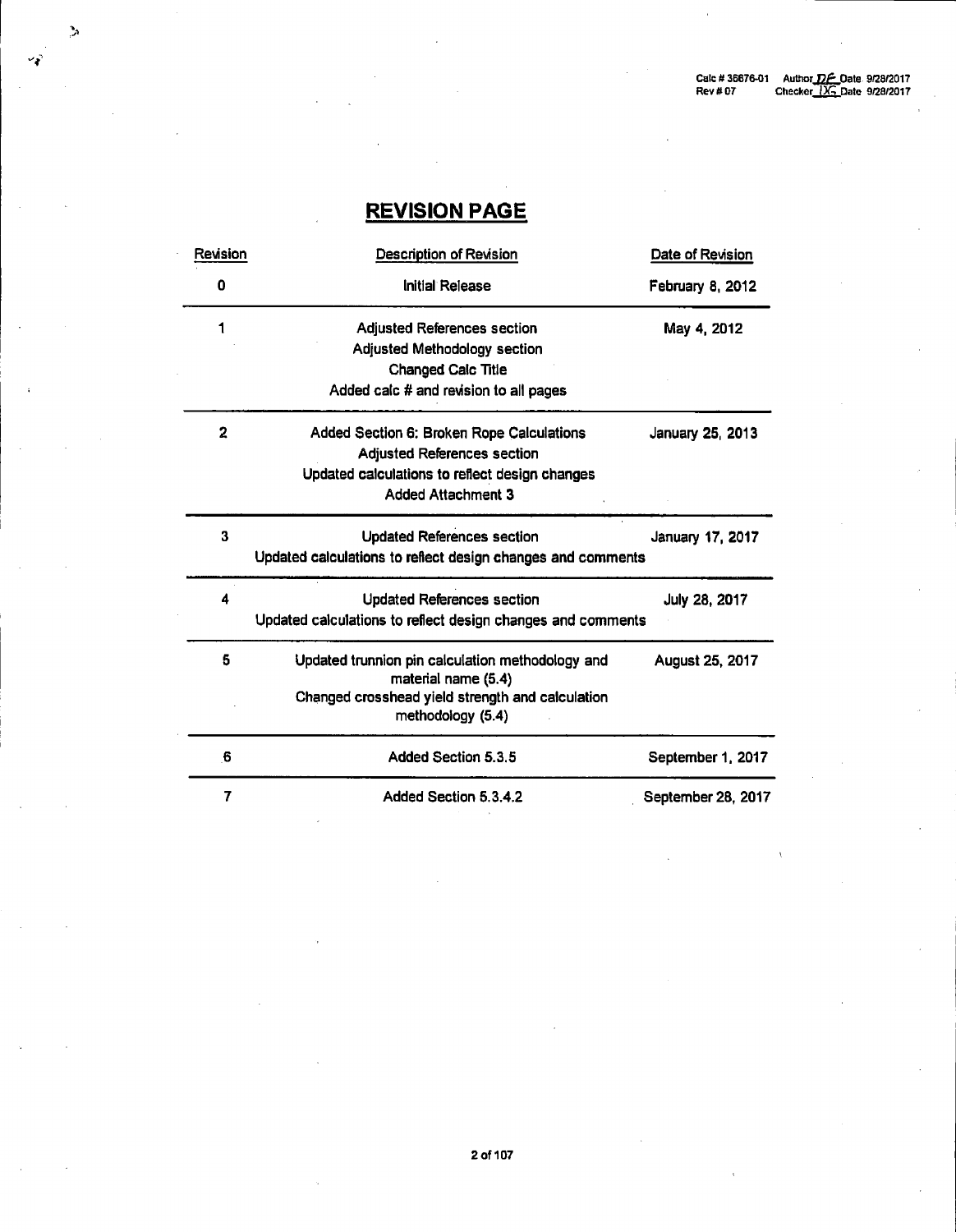## **TABLE OF CONTENTS**

 $\rightarrow$ 

| <b>Chapter No.</b>   | <b>Chapter Description</b>                          | Page No. |
|----------------------|-----------------------------------------------------|----------|
| 1.0                  | Purpose                                             | 4        |
| 2.0                  | Methodology                                         | 4        |
| 3,0                  | Assumptions                                         | 4        |
| 4.0                  | References                                          | 5        |
| 5.0                  | <b>Normal Operation Calculations</b>                | 6        |
| - 5.1<br>anna.       | <b>Hook Assembly</b>                                | 6        |
| $-5.2$               | Rope                                                | 14       |
| $-5.3$               | <b>Bottom Block</b>                                 | 17       |
| $-5.4$               | <b>Upper Block</b>                                  | 29       |
| 5.5                  | Drum                                                | 53       |
| 6.0                  | <b>Broken Rope Calculations</b>                     | 68       |
| 6.1                  | Rope                                                | 68       |
| $-6.2$               | <b>Bottom Block</b>                                 | 68       |
| $-6.3$               | <b>Upper Block</b>                                  | 73       |
| 7.0                  | Conclusion                                          | 88       |
| Attachment 1         | Wire Rope Data                                      | 89       |
| Attachment 2         | Letter Regarding Hoist Speeds                       | 90       |
| Attachment 3         | Impact Factor During the Event of One Rope Breaking | 91       |
| <b>Attachment 4</b>  | Python Super 8CD Technical Data Sheet               | 94       |
| Attachment 5         | Exerpt from Wire Rope User's Manual - Third Edition | 95       |
| Attachment 6         | Radial spherical plain bearings                     | 96       |
| <b>Attachment 7</b>  | <b>Hydraulic Cylinder Pressure Ratings</b>          | 97       |
| Attachment 8         | <b>Comment Resolution 5/4/2012</b>                  | 98       |
| Attachment 9         | Comment Resolution 1/17/2017                        | 99       |
| Attachment 10        | Comment Resolution 7/28/2017                        | 102      |
| <b>Attachment 11</b> | Comment Resolution 8/25/2017                        | 103      |
| Attachment 12        | <b>Quadrant Engineering Sheave Design</b>           | 104      |
| Attachment 13        | <b>Cope Plastics Engineering Materials</b>          | 107      |